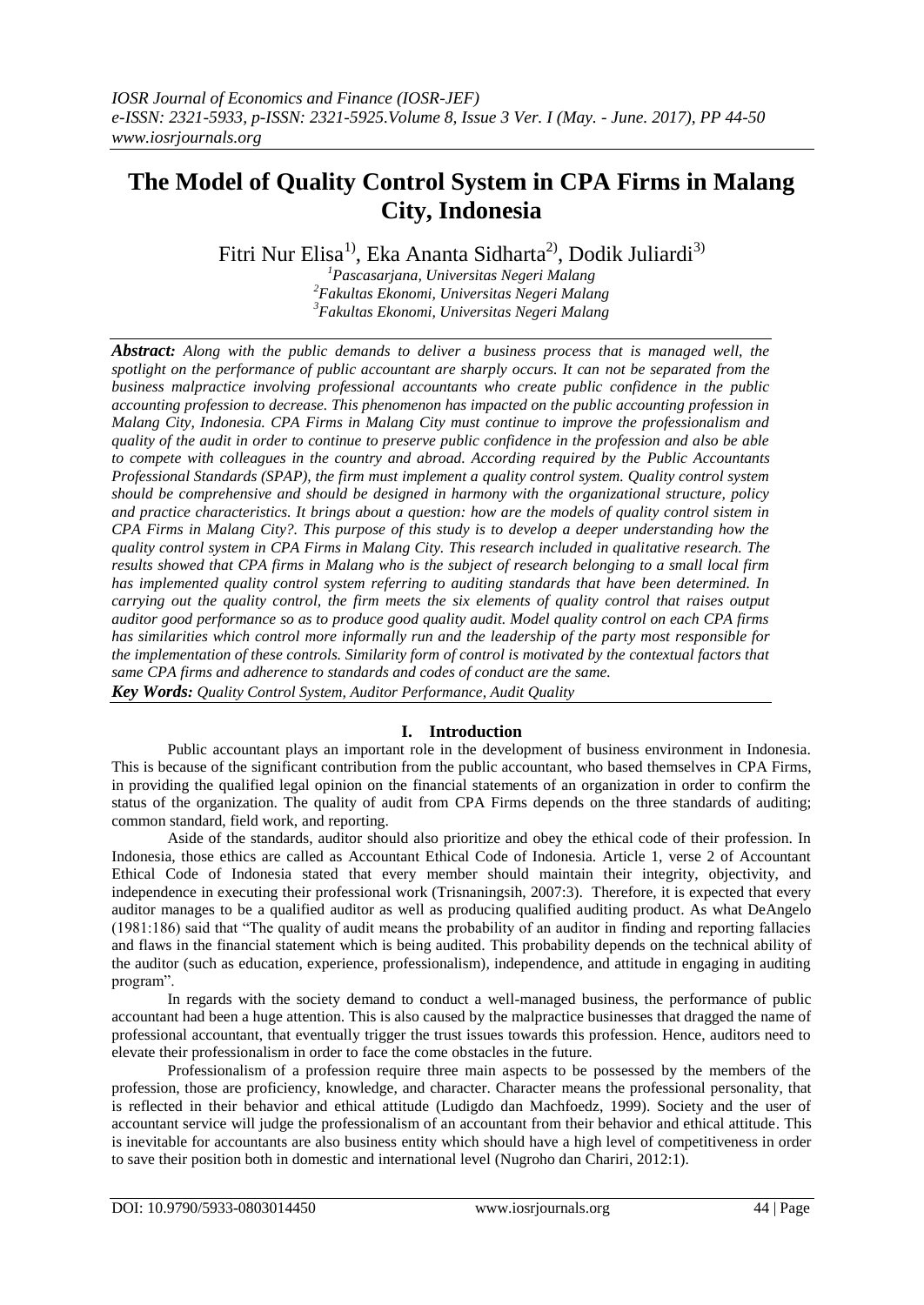These phenomena surely affect the public accountant in Malang City. Eventhough, the CPA Firms in Malang City is still considered as small local firms, but CPA Firms must maintain their professionalism fir the possible risks faced is not different from the big scale of CPA Firms. All CPA Firms should produce qualified audit result. Besides, by being professional and being competitive with others, OAF in Malang City will able to keep the society's trust and compete with their rivals both in domestic and international level. In order to maintain the professionalism in CPA Firms, according to the requirement of Professionalism Standard of Public Accountant (SPAP), CPA Firms need to implement quality control system.

Quality control system provides some guidance for CPA Firms in controlling the quality of their service in the firms by fulfilling the various standards issued by the Board of Professionalism Standard of Public Accountant of Public Accountant Institution of Indonesia (DSPAP IAPI) and Compartment Ethical Policy of Public Accountant issued by IAPI. The composed quality control system includes organization structure, policies, and procedure, those are set in order to assure that the union (the accountant union) complies with the Professionalism Standard of Public Accountant (SPAP). The quality control system has to be comprehensive and in line with the structure of organization, policies, and the type of practice (IAPI, 2011).

The concept above is in accordance with Theory of Contingency which stated that design or system of control depends on the context of the organization in which the controlling system is implemented (Fisher, 1998). Therefore, between one CPA Firm and the other might implement different quality control for their audit in order to create qualified audit product. The type, scope, and the procedure of the quality control set by CPA Firms depends on various factors, those are the size of CPA Firms, autonomy level of the staffs and branch offices, type of practices, organization, and the consideration of cost-advantage.

The implementation of quality control for audit in a CPA Firm allows the society believe that the auditors work in it to have the required knowledge and proficiency that prove the workers are expert in auditing and accounting. Every aspect in quality control system should be considered by the CPA Firms; how far the controlling system be implemented in the real practice, and how the policies and the procedure of quality control be implemented. All the aspects shall be related to each other.

After the quality control been set up, the quality of audit produces by the CPA Firms will be fixed. When we talk about the happening economic crisis in Indonesia, seemed that accountant mostly contributed to the fall. Because of their essential role in business world, accountants being accused as the black sheep of the degradation of Indonesia's economy. Hence, accountants urgently need to improve their performance. In order to do this, it is necessary to set the quality control for audit that is suitable with the current condition faced by CPA Firms. However, this contextual state require extensive attention in many aspects in developing the professionalism of public accountant, including a research and development in this subject. Thus, the researcher intends to contribute in developing the professionalism of public accountant by conducting a research in order to understand the practice of quality control system of auditing in CPA Firms in Malang City further".

# **II. Research Method**

#### **Research Approach and Design**

This study designed to be qualitative research with the approach of phenomenology. According to Creswell (2012:20), Phenomenology is a strategy which the researcher identifies a phenomenon based on human's experience towards a particular happening. The type of phenomenology used is transcendental/psychological, that means the researcher develops structural description about someone else's experience, so that the researcher does not only rely on their own interpretation, but more on the experience of the participants (Creswell, 2007:59-60).

#### **Research Sample**

The sampling taking used here is nonprobability, that means the sampling is determined by the researchers themselves. The sampling techniques in this study is purposive sampling and snowball sampling. Purposive sampling is the technique to take sample from the subjects according to the specific criteria determined by the researcher. The subjects in this research is the board of CPA Firms, senior auditor, and junior auditor. Snowball sampling is the technique to determine the first sample, the following sample is going to be decided based on the information from the first sample, the third is chosen by the second informant, and so on that the amount of the sample grows like a snowball effect. In other words, the researcher interviews the key informant to gain some information, then finds the second, third informant, and so on till it is considered adequate.

#### **Research Location**

The research is located in CPA Firms in Malang City, Indonesia. The importance of quality control in audit as one of the instrument to maintain the quality of the product of CPA Firms is the background of why the researcher intends to study this phenomenon further. From the total amount of CPA Firms in Malang City, the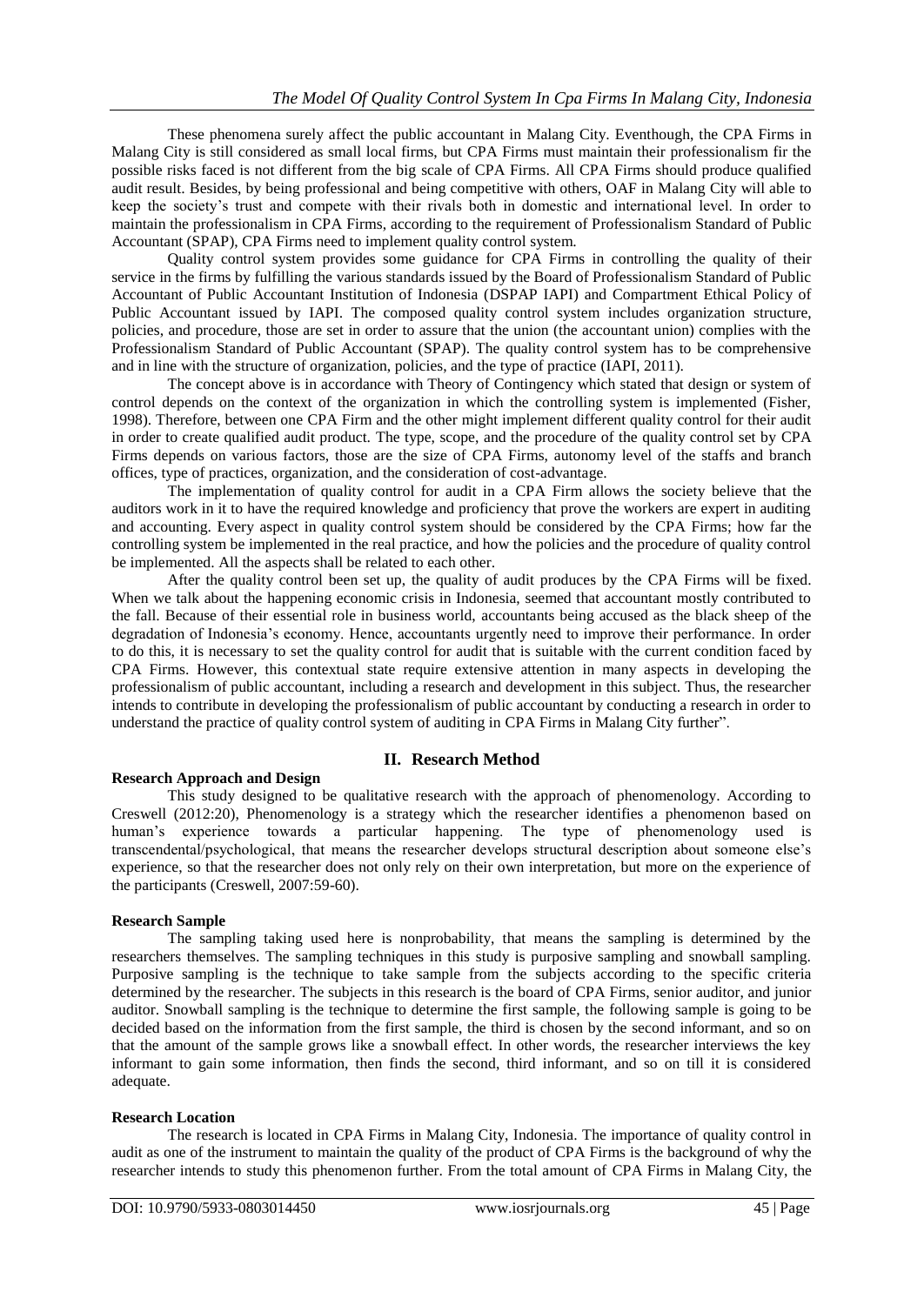researcher chose 3 CPA Firms to be the subject of the research. Initially, the researcher interviewed the key informant. After some information was collected from the key informant, second informant was done up to the data is adequate.

## **Type and Source of Data**

In collecting the research data, this research uses primer data collected from the field research, those are from the interview with the board of CPA Firms and the auditor staff in Malang City. For secondary data, the researcher only managed to get the profile of CPA Firms because of the limitation in accessing secondary data from CPA Firms.

## **Data Collecting Procedure**

Data was collected using the instrument of interview with the board of CPA Firms in Malang City. The interview process conducted was semi-structured interview which the researcher composed the main point of the questions related to the focus of the study and it still can be developed the interview is going.

## **III. Research Findings And Discussion**

The quality control system implemented in the three CPA Firms in Malang City, the research subject, indicates some similarities in the form of the quality control system. This is shown from the results of the interviews with the informants. The discussion of the quality control system implemented in CPA Firms in Malang City according the aspects of the controlling system set in the standard of auditing will be explained in the sub-chapters follows.

## **The Responsibility of CPA Firms Board towards the Quality**

As an organization, which provides professional accountant service, CPA Firms is led by partner and is formally regulated by standards set by the center of profession organization above them. According to the standards to be fulfilled, the board of CPA Firms build their own firm along with their own visions that is suitable with the statutory professionalism standards. Based on the utterance collecting by the researcher from all of the informants, quality and professionalism is the main purpose of CPA Firms in Malang City in providing public accounting service. In this case, it can be concluded that the board of CPA Firms are committed to maintain the quality of their service.

Board of CPA Firms, as the stakeholder who significantly contribute to the continuity of the organization, shall create a conducive working environment by setting up formal limitations that could build up harmony in order to make auditors feel comfortable in their workplace, as what the informant stated, "So I intend to build a particular character, that is familial.". The head/board should place themselves both as leaders and also colleague for all the staffs in order to make positive change to the staff's attitude to behave accordingly to the goal of CPA Firms, that is based on the standards and ethical code of professionalism as public accountant. As the research of Alberto et al. (2005) said that leadership positively and significantly affect people's performance and organization learning (in Trisnaningsih, 2007:5).

Furthermore, the board of CPA Firms do direct interaction informally with all the members of CPA Firms almost in everyday basis in order to understand the condition of every member. This can be seen from the result of the interview below.

*"…….because I go to the office every day, I almost never go to work, that is why I know what they are doing."* From the interview, we can say that the more time the board of CPA Firms spent to interact with their member, the more chemistry occur between them. This shows that the board of CPA Firms always directly supervise all the members of CPA Firms.

The similarity in terms of standards and size of CPA Firms, small local firms, means that the quality control system implemented is more or less the same. The alikeness does not affect the contingency variable in CPA Firms in Malang City that is becoming the subject of research in terms of responsibility in leadership, thus based on the resemblance on this factor, the leadership responsibility of CPA Firms in Malang City does not support the theory of contingency.

#### **Independence**

Independence is a principle that shall be rooted in the mindset of a professional, especially editor in a CPA Firms. CPA Firms provides service that require the attitude and mental of a professional who prioritize integrity, ethic, and independence. In doing their job, the basic principles if professionalism ethics shall be obeyed without any objection, this will build the independence of the auditor. This is because the action of someone is affected by their attitude towards something, and their attitude is influenced by their mindset. Thus, the process of building someone's mindset is so essential in human resource management (Mulyadi dan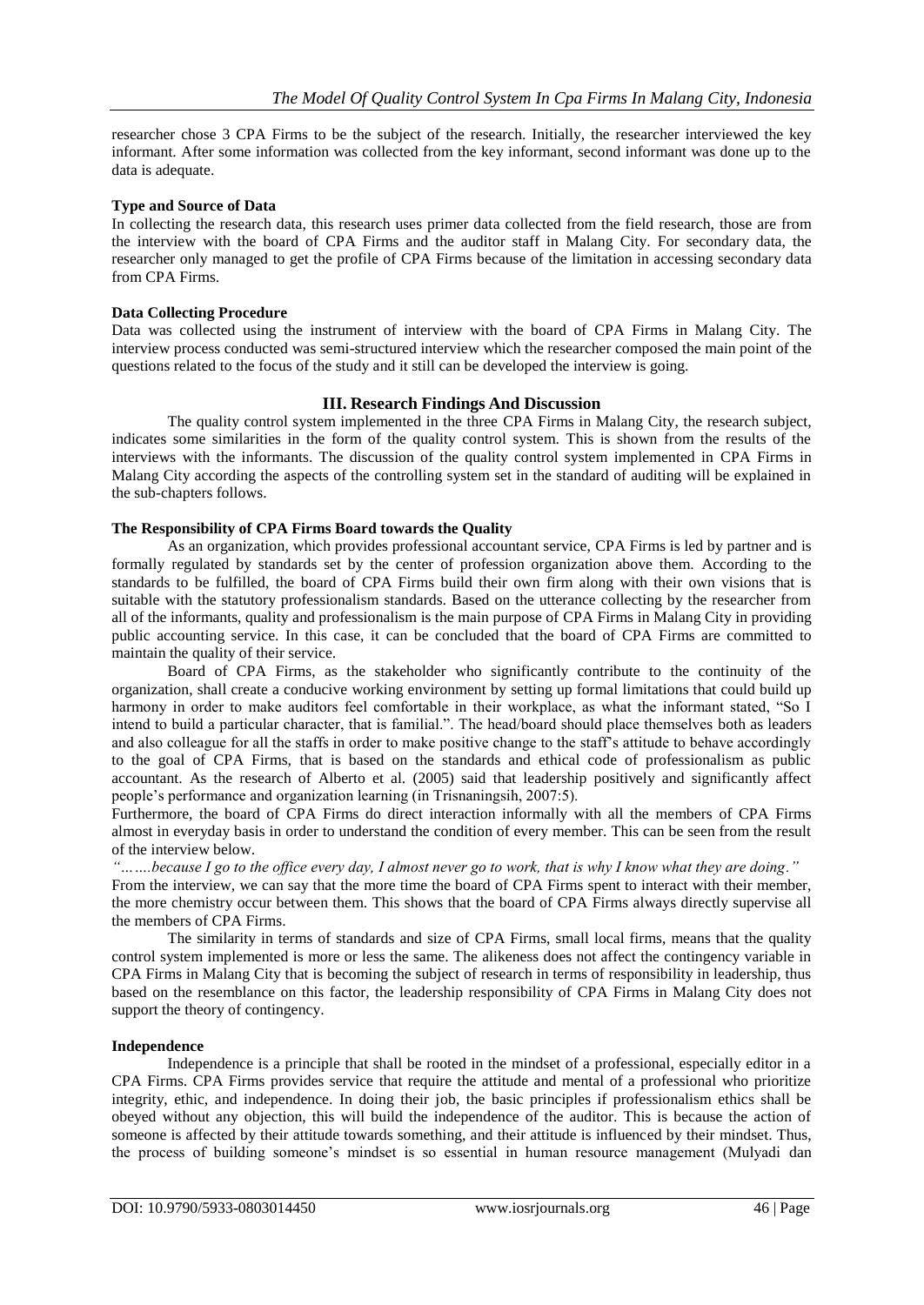Setyawan, 2001:67). In building and maintaining independency, CPA Firms in Malang City build a strong mindset in CPA Firms staffs in order to be independent.

CPA Firms struggle to assure their independence to each of their member start from their initiation in the workplace. From all the three research subjects, it is seen that during the recruitment process, competence and comprehension are two of the main factors in selecting the auditor. The assumption from the board of CPA Firms is that good competence and comprehension, means the recruits are having independent attitude that can be developed further when they have joined in the CPA Firms.

There are so many kinds of independency-related troubles that may appear during the job, such as financial-relationship with the client, giving both assurance and non-assurance service at the same time, and other special relationships that influence the auditors to set their professional ethics aside. In order to minimize the possibility that such disruption would affect the independency of an auditor, CPA Firms in Malang City tries to avoid those disruptions. Each CPA Firm always maintain the independency of all their personnel by executing their job according to the statutory standards. Besides, all CPA Firms, the subjects of this research, also add the statement of independency on the SPM that must be filled by each editor as a written formal oath of their independence attitude. That way, it can be assured that independency is a must and must be rooted and implemented well by CPA Firms in Malang City.

In conclusion, this finding shows that the result of the study on the model of quality control system of CPA Firms in Malang City, particularly in the aspect of independency, does not support the theoryof contingency. The reason behind this is the process of construction of independence attitude from each of the CPA Firms that is based on the same standard. Each of the leader and the personnel of CPA Firms has the same standard and reference through the main profession organization that are from the IAPI and IAI.

#### **The Acceptance and the Continuity of the Relationship with Clients**

Before initiating an engagement, CPA Firms will decide first whether the engagement will be accepted or not. The acceptance of the engagement must go through initial procedures that can give CPA Firms the information about the prospective client and the risks that might occur. A risk management process in the procedure of client acceptance is the important key in decreasing the business risk for the CPA Firms (auditor) in facing the litigation in the future (Johnstone, et. al, 2003).

CPA Firms must formulate a policy and controlling procedure to determine whether the engagement from the client will be accepted or even continued in minimizing the possibility of the relationship with the client whom management has no integrity (SPAP, SPM section 200). From the interview done, it shows that in the process of engagement acceptance, the three CPA Firms in Malang City become the subjects of research firstly need to dig and consider the information that related to prospective client such as the integrity, business nature of the client, as well as the suitability between the fee and the risk faced.

Besides, CPA Firms also consider the competence factor and the skill of the personnel of CPA Firms whether they are capable to do the engagement with the client. If it considered as not competence enough then CPA Firms will invite someone who is expert in the business of the client to help the engagement. The thing not to forget is the consideration upon the time needed in doing the engagement. If all the personnel of CPA Firms in one time has handled new audit jobs, then CPA Firms is not going to push themselves to remain accepting clients offering engagement.

"Why do you have to take more jobs if risky, rather we don't do it. Focus, prefect, and accountable," If seen from the quoted answer from the interview, principally CPA Firms in Malang City do not looking for as many client as they can without certain considerations. They think that it is better to have fewer client but the

work is accountable and creating less risk for the CPA Firms. After an engagement is initiated, in the process of closing, CPA Firms will do the presentation upon the client about the result of the engagement that has promised. The process also becomes the finalization / final phase from the engagement that has running for one period of deal. A CPA Firm is not only able to do the engagement with the clients only one time. This can create the possibility of continuation in relationship between CPA Firms and the client handled.

When a relationship with the client continued, CPA Firms will be easier in doing the adjustment upon the client and make sure whether the findings before has been followed up by the management of the client and whether the management letter on the previous engagement has been applied in the business of the client. This will surely help the running of the next engagement. However, apart from that continuity is not only become the indication of the professionality of the service provided by a CPA Firms, rather it is concerned that it will disrupt the independence if the closeness violate the standard limitations established.

On the CPA Firms of Malang City, each CPA Firm always keep a continued relationship with its client. The continued relationship with the client is considered as the way to ease the communication between the CPA Firms and the audited client. CPA Firms can get an easier way in delivering things that need to be concerned by the client on the next period in management letter, ease the CPA Firms in giving detail, and explain the results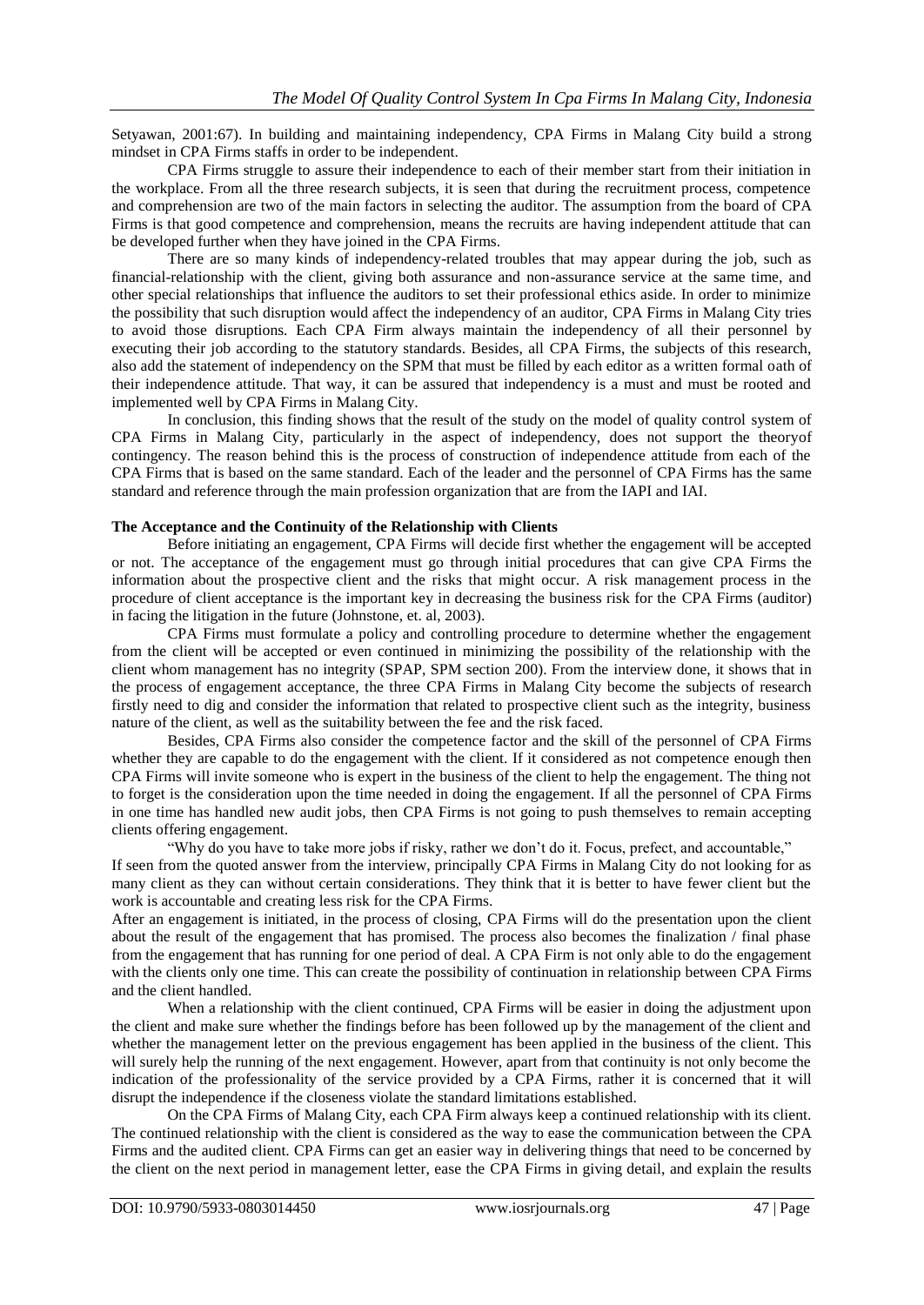of the audit to the client for their better communication. In the other hand, if the client use that use the closeness and the continuity their relationship to disrupt the independence, CPA Firms will return to its ethical code and able to act strictly and refuse to continue such engagement.

The findings above can used to gain some conclusion that the form of the quality control done by the CPA Firms in Malang City in term of acceptance and continuity of the relationship with the client and certain engagement, is yet not supporting the theory of the contingency. There are similarities in the application of the system of quality control on the three CPA Firms observed.

### **Human Resources**

The competence and carefulness are some of the principals of the professional ethics of an accountant. Accounting is a discipline that keeps evolving, where the practice on site always changing according to the condition of the economy and the condition of the company. CPA Firms as the provider of the service related to accounting, of course will consider the components of competence from each of the members. CPA Firms can evolve if the auditor that working inside has a good competence and skill, apart from also having integrity and independence. Human resources is the crucial factor in CPA Firms so that the leader of a CPA Firms is not only going to increase the credibility of the office, but also to keep developing the competence of the employee in order to expand and deepen the understanding upon accounting that is needed by CPA Firms.

With the development of each staffs, it will increase the competence of CPA Firms. The form of the upgrade here is not only gained from the development of the staff already working in the CPA Firms, but also through the recruitment of employees that is not done recklessly. If seen from the result of the interview of the researcher towards the leaders of CPA Firms, all create the similar answer in consideration about human resources. These uniformed answers then do not seemed to support the theory of contingency that used by the researcher because from the three CPA Firms that become the subjects of research have the similarity of answers and not creating only for creating the variable of contingency.

The first similarity is in each CPA Firms, the recruitment is done under certain requirement and by seeing how various aspects so that it can go in-line with the vision and mission of the CPA Firms entirely. Each of the CPA Firms in Malang City really concern the human resources that they employ. This thing described from the system and procedure of recruitment that present in each CPA Firms where entirely the CPA Firms establish the competence as the solid basic in determining new staffs, supported by the ability to cooperate with the partners as the team and also work ethics of the prospective employee. From the result of the three interview of the CPA Firms, the minimum requirement in the acceptance in the competence and the skill in accounting and tax. Besides, each of the CPA Firms aslo consider the other soft skill and the hard skill mastered by the prospective staff.

Secondly, not only by strengthening and by creating a more strict process of recruitment, for the existing human resources inside the CPA Firms, all the CPA Firms facilitate their staffs with the training either in the form of PPL held by the main organization of profession such as IAPI dan IAI that routinely scheduled. As well as the development of competence and the team cooperation internally through the regular studying of material and outbound. Apart from the ways of the leaders in developing the competence of the staffs, the entire CPA Firms has tried to make sure that the human resources that they own are the human resources that are competent and able to develop so that it can provide the audit service well.

#### **The Implementation of Engagement**

In providing their professional service, CPA Firms have the specific procedure that is made in doing their job. The procedures are the protocol that must be fulfilled by each of the personnel according to their parts. The initial procedure that also involve the leader of the CPA Firms is the procedure of the pre-engagement that is also the important factor in the running of the engagement. In this procedure, CPA Firms do some investigation upon the business of the clients and finding the understanding to create an engagement then CPA Firms will run the process of engagement.

From the result of the interview, it is gained by the researcher that in the CPA Firms in Malang City shows the similarities of quality control in maintaining the engagement here this then does not support the theory of contingency. There are several similarities, first on the initial procedure of the engagement that is making of a team and the discussion in the process of engagement, where each CPA Firms have the same consideration in making the audit team to do a engagement. The making of the team based on the previous purpose, skill and experience of the auditor on the sector business of the client, as well as the availability of time of every member of the team in doing the job. The difference of the shape and sector of business is one of the challenges and the important point of consideration in making the audit team. So that there are similar understanding of statement about the skill, experience, and competence is the important base in term of team structure that run an engagement. As well as the limitation of number of employee that of course affecting the construction of an audit team so that the engagement can be done optimally and still keeping the quality.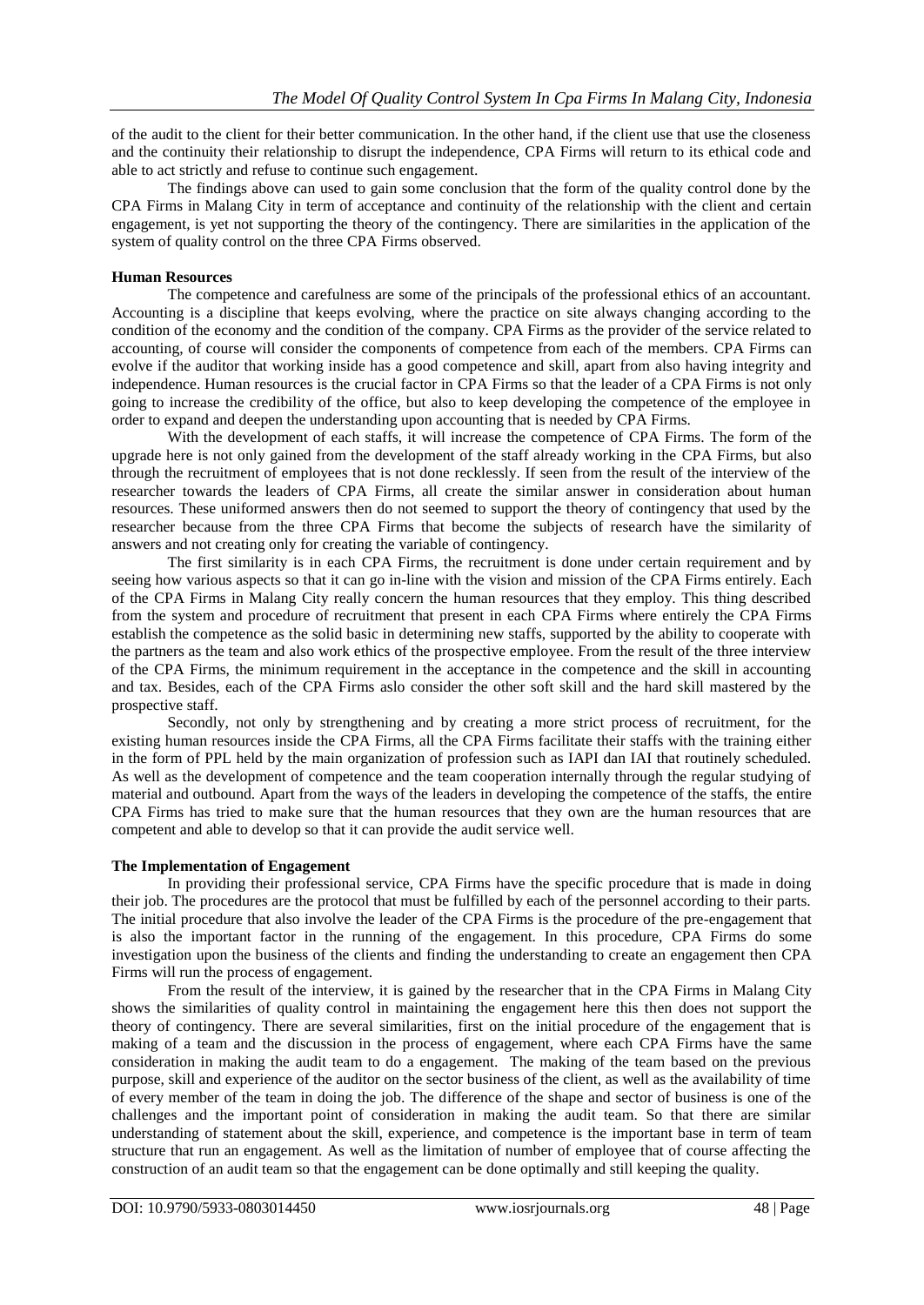In implementing the engagement, the supervising process is always done. From the result of the interview on the three informants, it is known the supervision is done periodically that begins from the team leader, then supervisors/managers, and the last one is the partner as the leader of CPA Firms. Supervision is not only done in the end of the implementation of the engagement, but since the beginning of the engagement, that is the data collecting process until the finalization of the result of the audit findings. The total clients that still can be reached cause the CPA Firms leader to be actively joining as well as supervising the implementation of the engagement from the beginning until the end. The leaders are not sit back and merely doing the review only when the implementation of the engagement is finished. Like what is seen in the result of the interview upon the informant "…I jump right in. so I don't only sit in my desk all the time, I don't revise either. At certain point according to the evaluation of the client's condition, then I follow."

The findings imply that the supervision process that is done by participating directly and giving support to the staffs in implementing the engagement in increasing the wok of the staffs. This is in-line with the findings found by Miller and Monge (1986) in Slamet (2002:14) stated that the ability of supervision in giving technical help and support to the behavior of the employee could grow the work satisfactory of them. Then also with the participative atmosphere created by the supervisor can have a substantial effect upon the work satisfactory rather than doing the participation in one particular decision only.

The conclusion that can be drawn from the discussion of the research findings above is that in implementing the engagement, quality control done by the CPA Firms in Malang City are: 1) CPA Firms concern the ability and the workload of the staffs that implementing the engagement, 2) while the engagement is implemented, there will always a supervision done periodically and the leaders participate directly in the working of an audit engagement. From the result, it is seen that it does not support the theory of contingency because there is no contingency variable affect the application of the quality control system. Again, this is caused by the contextual factor that are the same in all the three CPA Firms.

#### **Monitoring**

The qualified audit result become the main goal on each engagement that done by the CPA Firms. To achieve the quality control to make sure that the work of the CPA Firms member are well in every work. The main thing that become the monitoring object are the human resources on the CPA Firms and the work result that can be seen on the worksheets.

Based on the result of interview with the leaders of the CPA Firms, the things done to evaluate every human resources working in the CPA Firms is by filling the evaluation sheets. In addition, the personal approach by the leaders themselves to make sure that the human resources working in the CPA Firms always maintaining their professionalism, integrity, and independence as the public accountant. Besides, whenever an engagement is done, the entire personnel of the CPA Firms will have a meeting to evaluate and review the worksheets. This is done in order to look for the lack on the process of the implementation so that it can be anticipated for the following the engagement.

While externally, all the CPA Firms will get the monitoring and supervision from the IAPI as the main organization of the profession and regular reviewing to each other of all the fellow accountant offices. The evaluation done is meant to see whether the system of quality control is done entirely by the CPA Firms offices in Malang City.

From the findings of the research, a conclusion can be drawn that the CPA Firms in Malang City always do the monitoring both internally in the scope of on CPA Firms office and externally. The supervising done is related to the quality of the CPA Firms that is the monitoring upon the human resources working in the CPA Firms, the monitoring of working result through the review of the worksheet, and the supervision of the entire quality control system.

# **IV. Conclusion**

The result of the research indicate that the CPA Firms in Malang City, that is subject of the research that is classified as the small local firm, has run the quality control system of CPA Firms that refer to the auditing standard that has been established. In doing the quality control, CPA Firms fulfill the six principals of quality control, those are; the responsibility of leadership, the requirement professional ethics that applied, acceptance and continuation of the relationship with the clients and certain engagement, human resources, implementation of engagement, and supervision.

By using the six principals, the CPA Firms has done the quality control that create a good auditor work output so that it resulted a good quality audit. The model of the quality control on each CPA Firms have some similarities where the informal control more likely to be done and the leader is the part who take the most responsibility upon the running of the control. The similarity in form of control here is due to the same contextual factors of CPA Firms and the obedience of each CPA Firms in the standard and the same ethic code of profession.